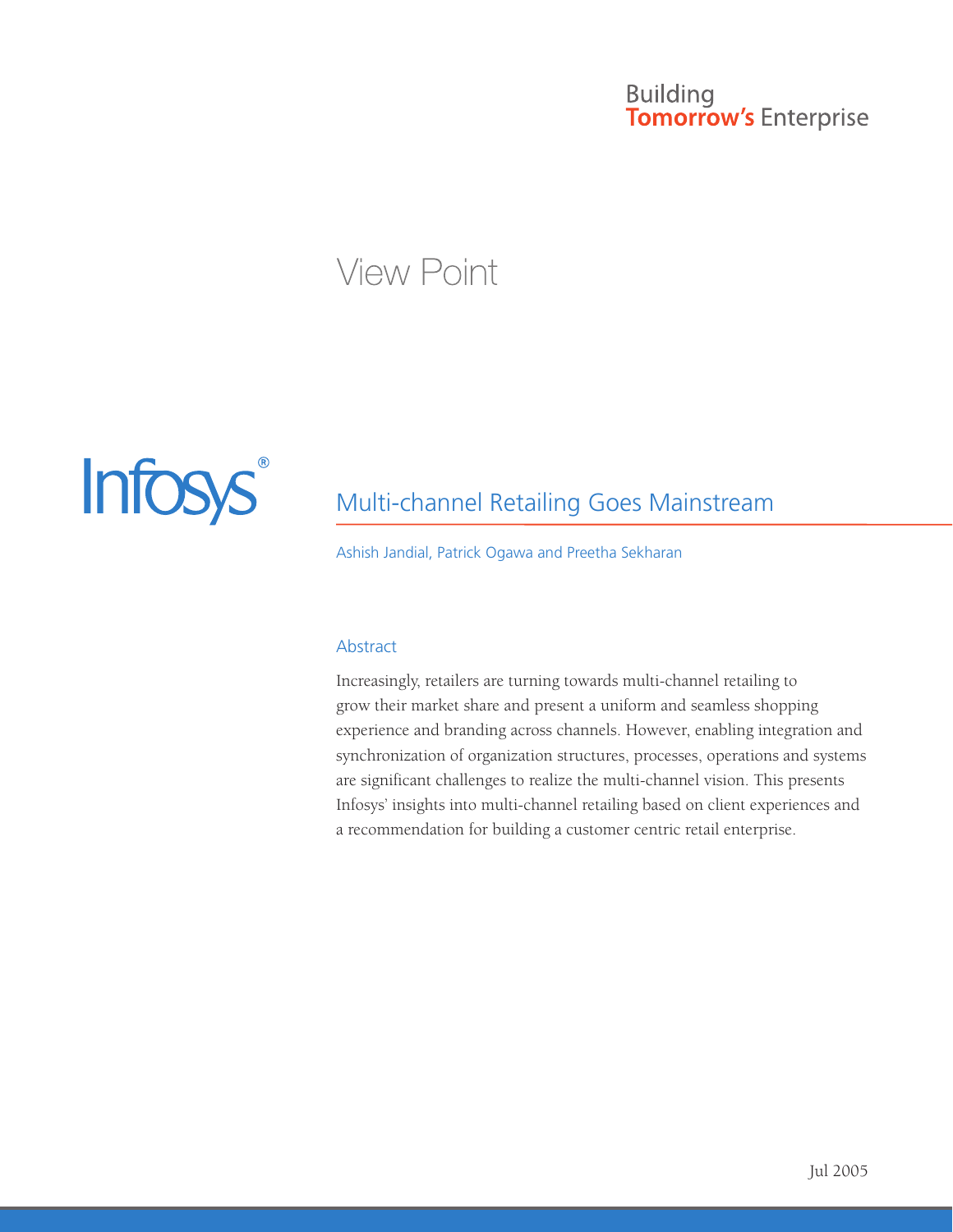# Growth of Multi-channel Retailing

Retailers are increasingly leveraging their presence across channels - catalog, web, stores, call center and kiosks - to increase their share of the customer's wallet and expand across consumer segments. Recent studies of consumer shopping behavior indicate that multi-channel shoppers show a significantly higher value and frequency of purchase than single channel shoppers. Over 65% of online shoppers also use catalogs and 60% of retailers found multi-channel customers more profitable than single channel buyers.

Shop.org identified the impact of lack of channel integration to retail organizations:

- Lost sales account for 2-4% of revenues
- Inconsistent customer experience across channels
- Lower order accuracy (below 85%) and order fill rates (<90%)
- Higher fulfillment costs account for over 50% of supply chain costs
- Higher inventory handling costs (10-15%) and idle inventory with 20-30% lower turns

# Challenges in Multi-channel Retailing

Retailers face several obstacles as they attempt to integrate their web, call center and catalog operations with the full-line store business.

#### *Organization Structures:*

- • Organizational leadership, structures, objectives and metrics that align responsibilities by channel which can be potentially conflicting
- Fear of channel cannibalization from disparate business units
- • Incentives and commission programs that are not designed to promote cross-channel selling

#### *Merchandising and Inventory Management:*

- Inconsistent merchandising direction across channels
- Lack of integrated merchandising, order fulfillment and inventory management processes
- • Limited visibility into inventory across channels resulting in poor synergies for cross channel selling
- Lack of aggregation of demand across channels to seek economies of procurement and better vendor terms

#### *Customer Operations:*

- Inconsistent customer experience and branding across channels
- • Lack of common understanding of customers and their shopping habits across channels
- • Lack of customer loyalty due to low cost of switching and inability to extend loyalty programs/incentives across channels
- Disparate views of the customer and customer interactions across multiple channels
- Limited available metrics to capture profitability of multi-channel customers

#### *Technology:*

- Multiple databases of disaggregated customer and order data
- Substantial investments to integrate disparate enterprise systems
- Multiple order and inventory management systems by channels resulting in lack of a single source of truth, order and inventory visibility Strategies for Multi-channel Retailing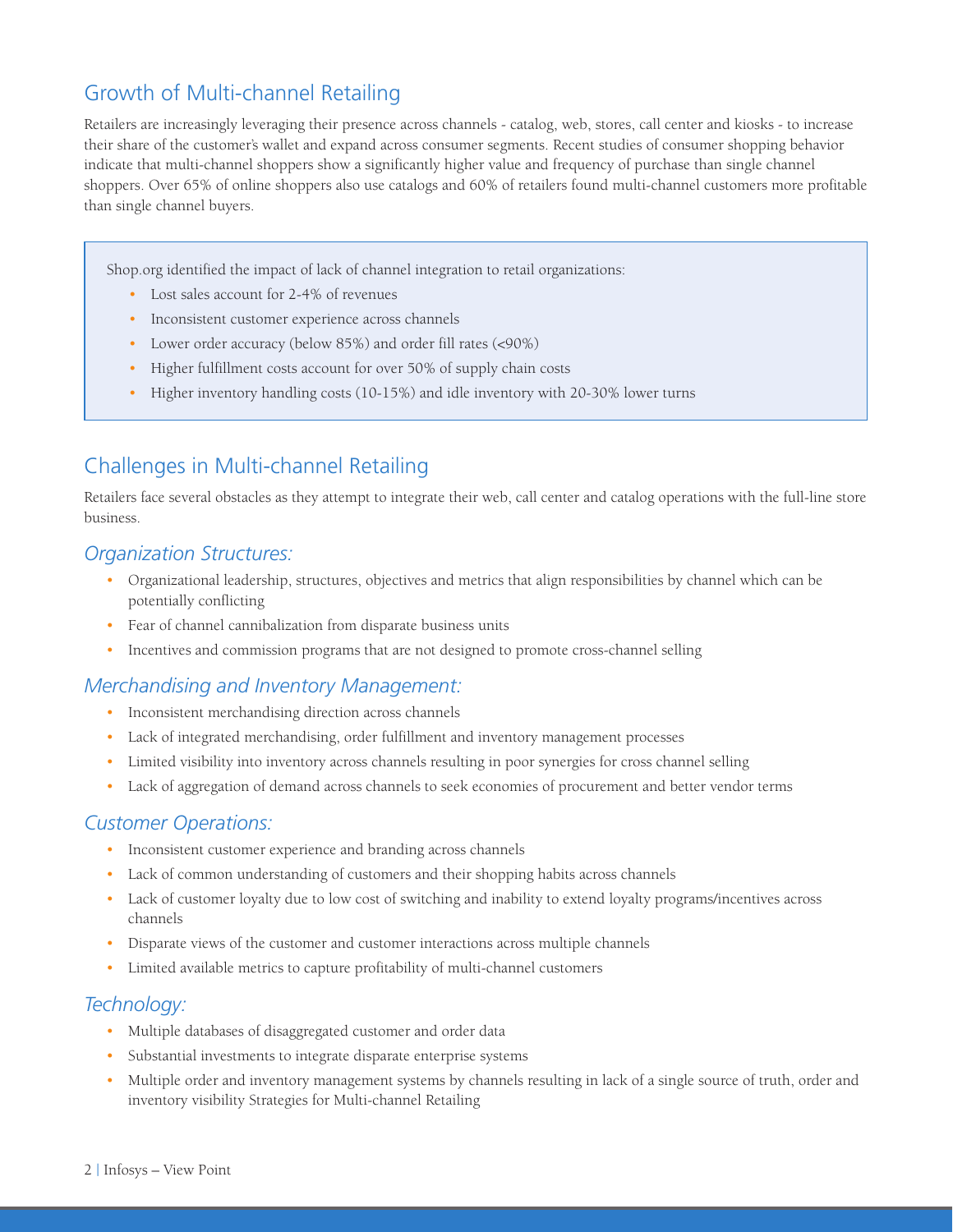# Strategies for Multi-channel Retailing

Multi-channel retailers have developed strategies that begin with a customer centric perspective and build an organization structure to support change. The implementation of this strategy involves a complex organizational change process and IT strategy to support a common merchandise hierarchy, centralized order management capability and centralized customer and inventory databases.

An integrated multi-channel retailing strategy entails significant change that includes:

### *Organization Structures*

Most store and catalog/web operations are likely to have different merchandising and inventory planning organization structures. Some of the aspects that need to be considered while integrating stores and direct channel organization structures are:

- Need to maintain single or multiple merchandising and inventory management organizations for different sales channels to determine merchandising direction.
- Define relevant performance metrics to evaluate business functions.
- Manage ownership and accountability for category performance and profitability.
- • Ensure that the new organization structure does not impede the flexibility and dynamic responsiveness of the Internet business.

#### *Business Processes*

Business processes such as demand planning, assortment selection and offer management can vary by channel. However, there are synergies in some business processes that can be harnessed as stores and direct channels integrate. These include:

| Merchandising. Buying and Marketing                                                                                                                                                                                                                                                                                                                                                                                                                                                                                                                                      | <b>Customer Order Management</b>                                                                                                                                                                                                                                                                                                                                                                                                                                                                                                                                                                        |
|--------------------------------------------------------------------------------------------------------------------------------------------------------------------------------------------------------------------------------------------------------------------------------------------------------------------------------------------------------------------------------------------------------------------------------------------------------------------------------------------------------------------------------------------------------------------------|---------------------------------------------------------------------------------------------------------------------------------------------------------------------------------------------------------------------------------------------------------------------------------------------------------------------------------------------------------------------------------------------------------------------------------------------------------------------------------------------------------------------------------------------------------------------------------------------------------|
| Common item master & item hierarchy, customer<br>and inventory databases<br>Integrated buying decisions and common<br>merchandise direction<br>Corporate level supplier agreements and<br>compliance evaluation<br>Liquidation and clearance through the web /<br>stores<br>Integrated pricing and promotions across<br>channels<br>Alignment of sales accounting, incentives and<br>commissions for store and call center personnel<br>Marketing and branding consistency across<br>channels<br>Targeted customer emailing based on shopping<br>history and preferences | Locating and leveraging inventory across<br>channels<br>Available to promise against available and on-<br>order inventory<br>Cross channel returns management<br>۰<br>Leveraging drop-ship order fulfillment and store<br>pickup for specific product categories<br>Integrated customer communication on order<br>status<br>Consolidated view of customer order history<br>٠<br>across channels<br>Cross-selling and up-selling based on products<br>ordered and customer shopping history<br>Leveraging inventory as a virtual resource<br>٠<br>irrespective of channels to fulfill customer<br>orders |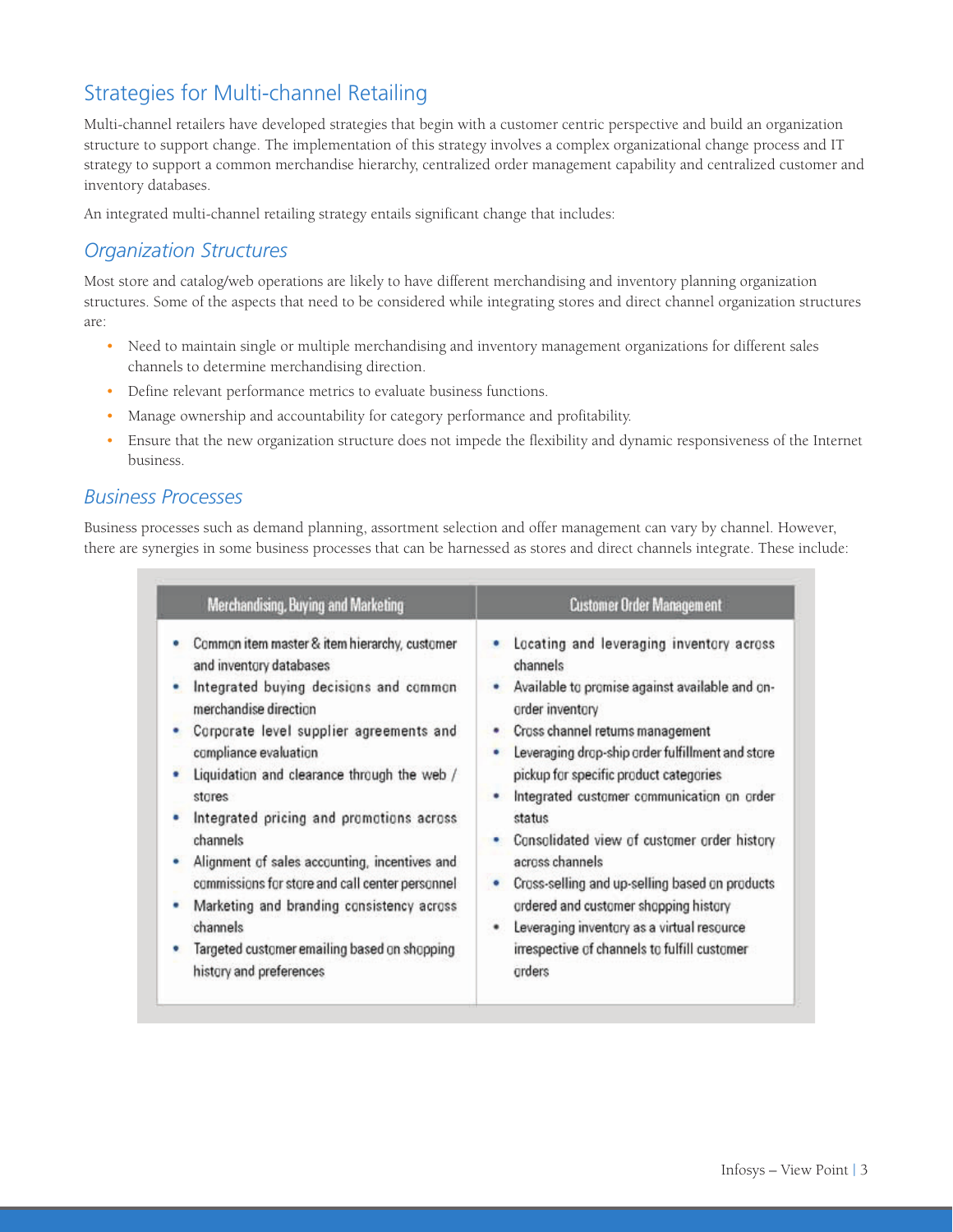

#### *People*

Aside from empowering the staff to make decisions that are in the best interests of customers, it is important that sales incentive and commission programs be structured to promote employee collaboration across channels.

# *Technology*

It is imperative that retailers invest in building open standards and scalable technology architectures that provides ease of integration with incumbent systems. Integrating item and customer databases and building centralized inventory and order management applications are critical towards servicing the needs of a multi-channel business.

# *Supplier Relationships*

A significant opportunity exists to make consolidated buying decisions, seek economies of scale and better supplier terms if there is a high degree of merchandise overlap across channels. Although some metrics of supplier performance may vary by sales channel, synergies can be harnessed through a corporate level supplier compliance and performance management program.

#### *Customer Relationship Management*

Significant opportunity exists to mine and analyze customer data and present compelling offerings to retain and increase customer share of wallet. Trends in personalization - providing custom-fit apparel, presenting multi-lingual content on the websites etc - should be adopted to attract and retain customers through an enriching channel experience.

# The Infosys Approach for Multi-channel Commerce

The *Infosys approach* helps retailers achieve their goal of building scalable multi-channel retailing capabilities and realize the benefits of leveraging cross channel efficiencies. It includes:

- Business strategy assessment, benchmarking and roadmap definition
- Organizational structure alignment and business process re-engineering
- Technology capability assessment and technology options analysis
- • Website enhancement and performance optimization

Exhibit 2 highlights the multi-channel retailing architecture envisioned by Infosys that supports retailer's cross-channel initiatives. It lays the foundations to enable branding and marketing consistency across channels and deliver a seamless cross channel shopping experience.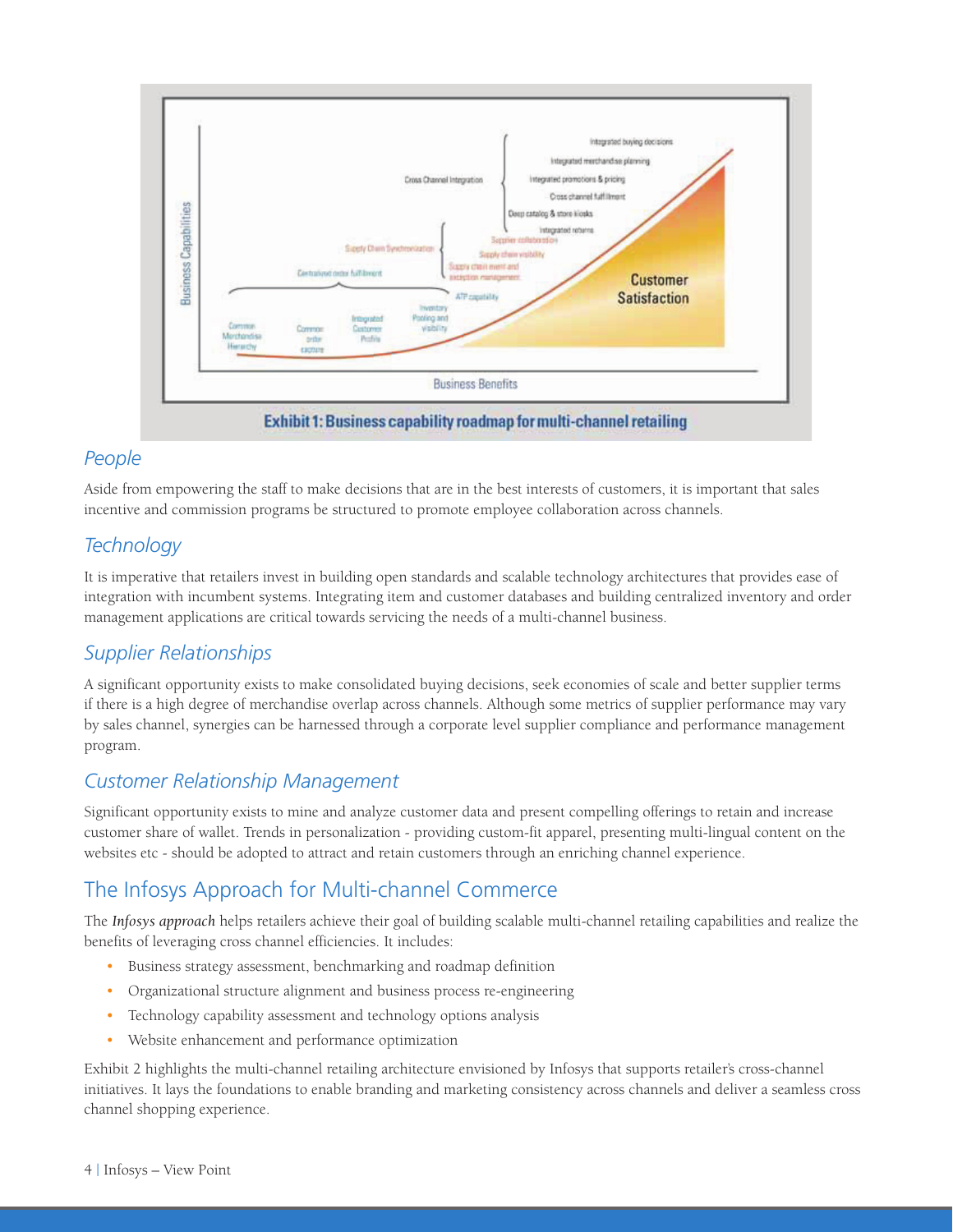

Infosys can help retailers benchmark their multi-channel capabilities and reengineer their business processes to enable greater channel integration. The approach also includes the eCommerce quick start toolkit that helps retailers reduce their go-tomarket costs and timelines for building and/or enhancing their online web channel presence and capabilities.

#### Multi-channel retailers

.

Multi-channel retailers should aim to deliver a seamless customer experience and harness synergies for cross-channel collaboration. Retailers that do this successfully will garner increased customer satisfaction and loyalty, grab a larger share of wallet and increased profits.

# About the Authors:

Ashish Jandial (ashish\_jandial@infosys.com) is a Senior Principal with the Retail and Consumer Goods Consulting Practice of Infosys and focuses on Customer Operations and Supply Chain Integration. He is also the Manager of the Multi-channel Commerce practice.

Patrick Ogawa (patrick\_ogawa@infosys.com) is an Associate Vice President with the Retail and Consumer Goods business unit of Infosys and Head of the Multi-channel Commerce practice.

Preetha Sekharan (preetha\_rs@infosys.com) is a Senior Technical Architect with the Enterprise Solutions business unit of Infosys and focuses on technology strategies and solutions.